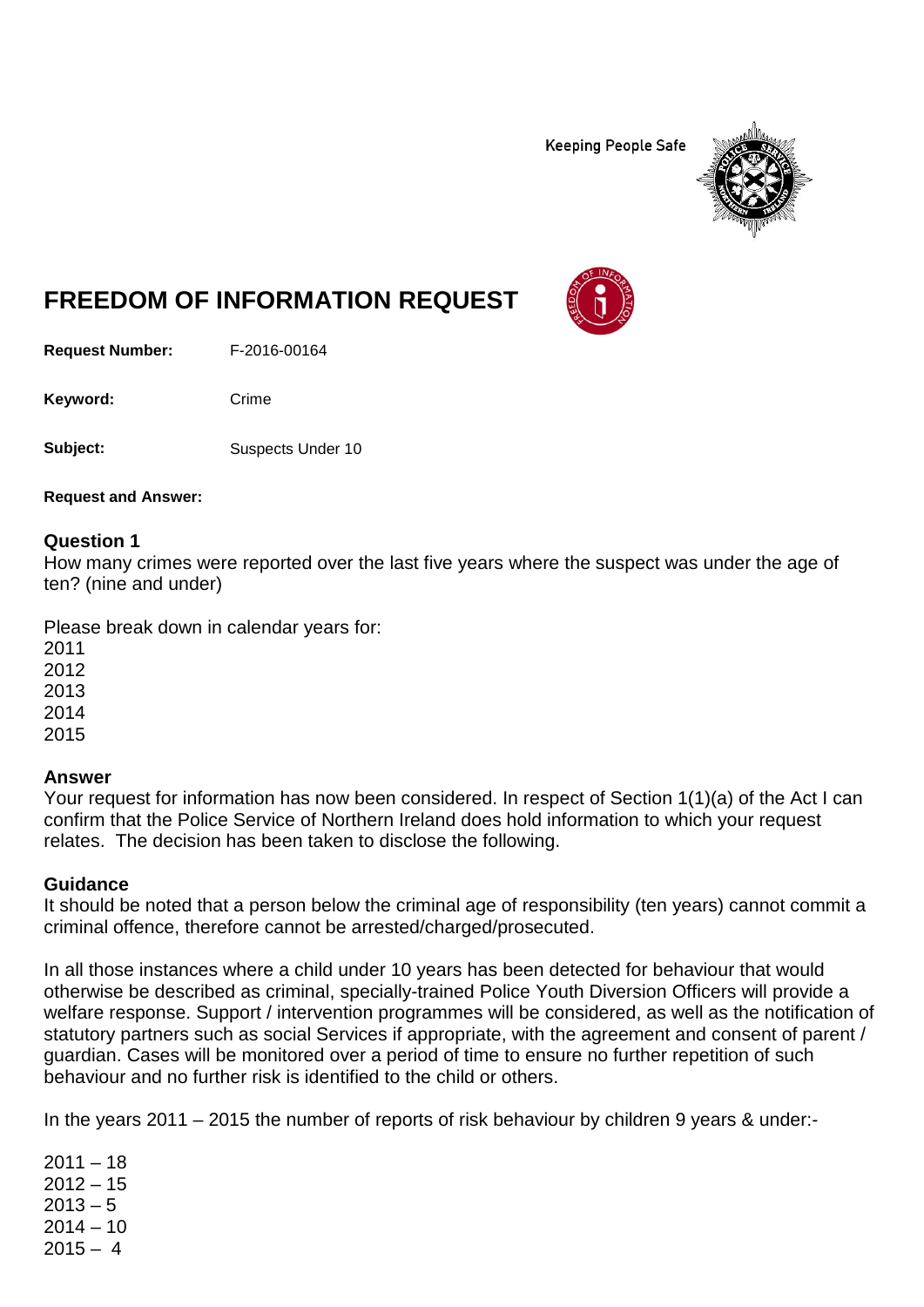**N.B.** The data above is extracted from a live database which is updated daily and may be subject to change and is dependent on the information being input into the system correctly.

## **Question 2**

In addition to the totals I would be grateful if for the years 2014 and 2015 you could break down the figures by the child's age, and the crime they were reported for.

### **Answer**

Please see the table below on page numbered 1 which gives a breakdown of the figures for 2014 and 2015. To clarify: in both years there was no risk behaviour reported in relation to children under 5 years.

**N.B.** The data is extracted from a live database which is updated daily and may be subject to change and is dependent on the information being input into the system correctly.

If you have any queries regarding your request or the decision please do not hesitate to contact me on 028 9070 0164. When contacting the Freedom of Information Team, please quote the reference number listed at the beginning of this letter.

If you are dissatisfied in any way with the handling of your request, you have the right to request a review. You should do this as soon as possible or in any case within two months of the date of issue of this letter. In the event that you require a review to be undertaken, you can do so by writing to the Head of Freedom of Information, PSNI Headquarters, 65 Knock Road, Belfast, BT5 6LE or by emailing [foi@psni.pnn.police.uk.](mailto:foi@psni.pnn.police.uk)

If following an internal review, carried out by an independent decision maker, you were to remain dissatisfied in any way with the handling of the request you may make a complaint, under Section 50 of the Freedom of Information Act, to the Information Commissioner's Office and ask that they investigate whether the PSNI has complied with the terms of the Freedom of Information Act. You can write to the Information Commissioner at Information Commissioner's Office, Wycliffe House, Water Lane, Wilmslow, Cheshire, SK9 5AF. In most circumstances the Information Commissioner will not investigate a complaint unless an internal review procedure has been carried out, however the Commissioner has the option to investigate the matter at his discretion.

Please be advised that PSNI replies under Freedom of Information may be released into the public domain via our website @ [www.psni.police.uk](http://www.psni.police.uk/)

Personal details in respect of your request have, where applicable, been removed to protect confidentiality.